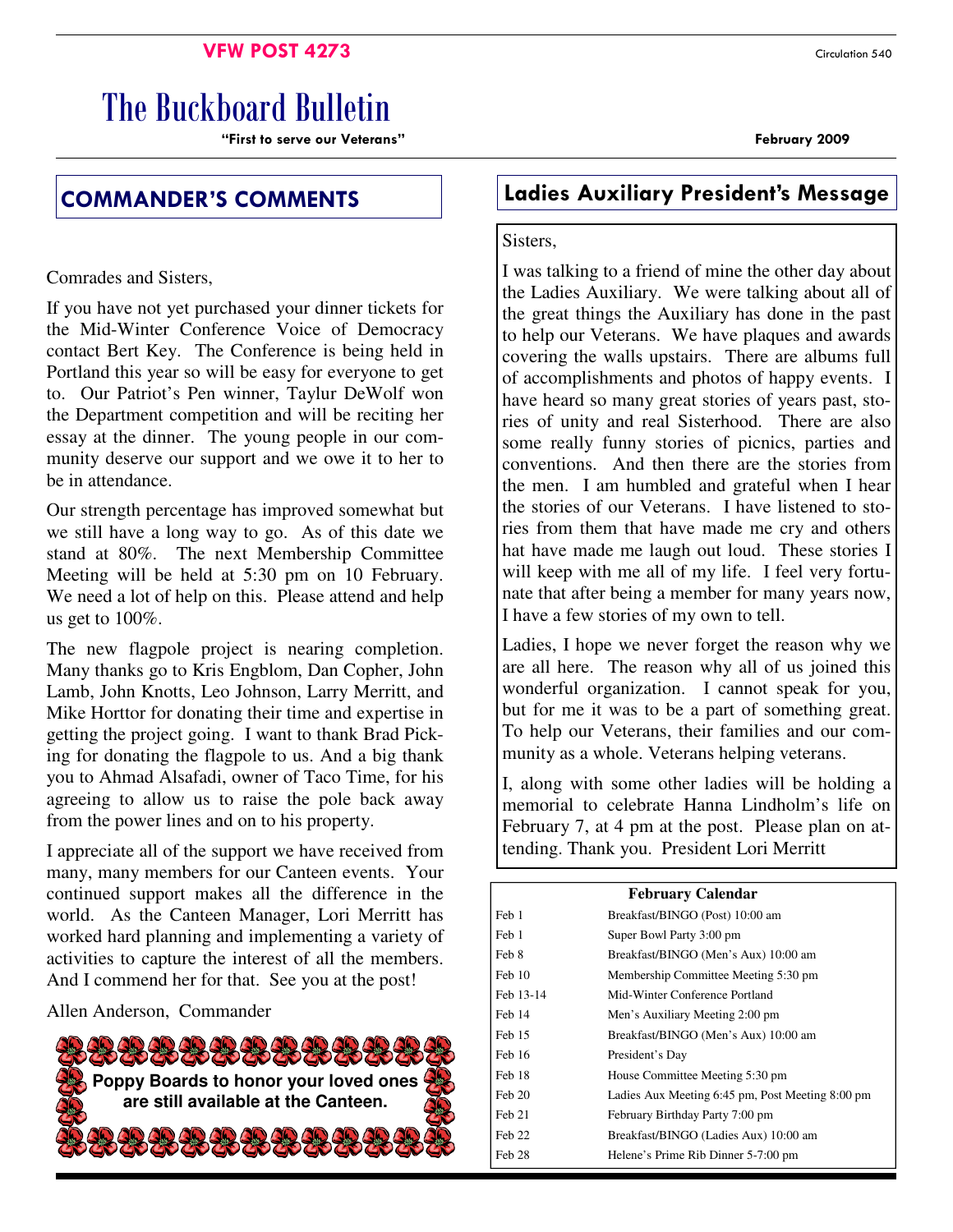### Page 2 The Buckboard Bulletin **From Your Editor**

#### Bert Key

Newsletter articles are due 21 February for the March Newsletter.

#### Contact your editor at:

#### **bert.key@us.army.mil**

**Rumor has it that the first round of refreshments at the Super Bowl Party is on the Commander. What a great guy he is! Hip, hip, hooray!** 

#### **Men's Auxiliary**

#### **President's**

Hi guys. I hope everyone had a good month. There is not much going on this month but we do have our meeting on February 14 at 2:00 pm. I would like to again thank Darrell and Dan Vaughan for doing last month's breakfast and BINGO and Larry Merritt for assisting them. Good job guys. We will be sponsoring the Breakfast/BINGO's on 8 and 15 February also, so will need some help with those. Please volunteer to help out. Well I am keeping it short and sweet this month so everyone have a good month.

Thank you.

Bob Dunn, President

### Your Membership Dues **ARE NOW OVER DUE**

### Send in your dues **NOW!**

Lets make our Post and Auxiliaries 100% Again this year!

Membership Committee meets on 10 February at 5:30 pm. We really need your help, so please attend.

### **The Post Chaplain**

### **May the good Lord bless us all as we enter into the New Year.**

#### Boring Middle School Student Wins!

Taylur DeWolf, an 8th grade student at Boring Middle School has recently been named the winder of the VFW's Patriot's Pen essay contest for the Department of Oregon. Haley Moore, also a student at Boring Middle School placed third in the District competition. District 15 includes; Sandy, Gresham, Oregon City, Canby, Woodburn, Silverton and Molalla and the areas around these cities. Both students were forwarded to District competition by Sandy Post 4273.

Students compete by writing an original 300 to 400 word essay on an annual patriotic theme. This year's theme is "Why America's Veterans Should Be Honored". The contest is open to all 6th, 7th and 8th grade students. The essays are judged on; knowledge of the theme, theme development and clarity of ideas.

As VFW District 15 winner Taylur De-Wolf, and the 2nd and 3rd place winners will receive a cash prize and certificates. Taylur DeWolf's 1st place essay will be forwarded to National level competition with the other 53 State and Territory winners. Special thanks to Allen Anderson, Lori Merritt, and Bert Key for making the presentations to the students at Boring Middle School on 23 January. The community can be very proud of these students.

## **The Auxiliary Chaplain Brier Chung**

Sisters and Brothers,

We are saddened to report that one of our Sister's passed away. After months of illness Hanna Lindlholm passed away on January 19. Hanna was a long time Life Member of our Auxiliary and will be greatly missed. Please keep Alan in your thoughts through this very difficult time. Hanna did not want a funeral service but there will be a memorial service to celebrate her life at 4:00 pm, at the Post, on February 7. Please plan on attending.

May the good Lord bless us all.

**CANCER PROGRAM UPDATE On Friday, February 20 starting at 5:00 pm we will be serving a choice of soup, Turkey Noodle or Sauerkraut, tossed green salad, home made dinner rolls and dessert for \$5.00. Proceeds from dinner will go to our Cancer Aid and Research Program. Sisters, please, if you know of a member who has Cancer, please let me know (503-668-4237). They are eligible for a cancer grant. MAY ALL YOUR DREAMS BECOME RAINBOWS. Voriece**

| Post Officers                | 2008-2009      | <b>Auxiliary Officers</b> |                         |
|------------------------------|----------------|---------------------------|-------------------------|
| Commander                    | Allen Anderson | President                 | Lori Merritt            |
| <b>Senior Vice Commander</b> | Mike Horttor   | <b>Sr. Vice President</b> | <b>Helene Hawkins</b>   |
| Junior Vice Commander        | Jim Mitchell   | Jr. Vice President        | <b>Christie Horttor</b> |
| Chaplain Pro Tem             | Marty LeDoux   | <b>Treasurer</b>          | Jackie Key              |
| Quartermaster                | Tim Wilson     | Chaplain                  | <b>Brier Chung</b>      |
| Judge Advocate               | John Lamb      | Secretary                 | Dora Fitzpatrick        |
| Adjutant                     | Al Gagnon      | Guard                     | <b>Kit Spitzengel</b>   |
| Surgeon                      | Dan Copher     | Conductress               | Carol Engblom           |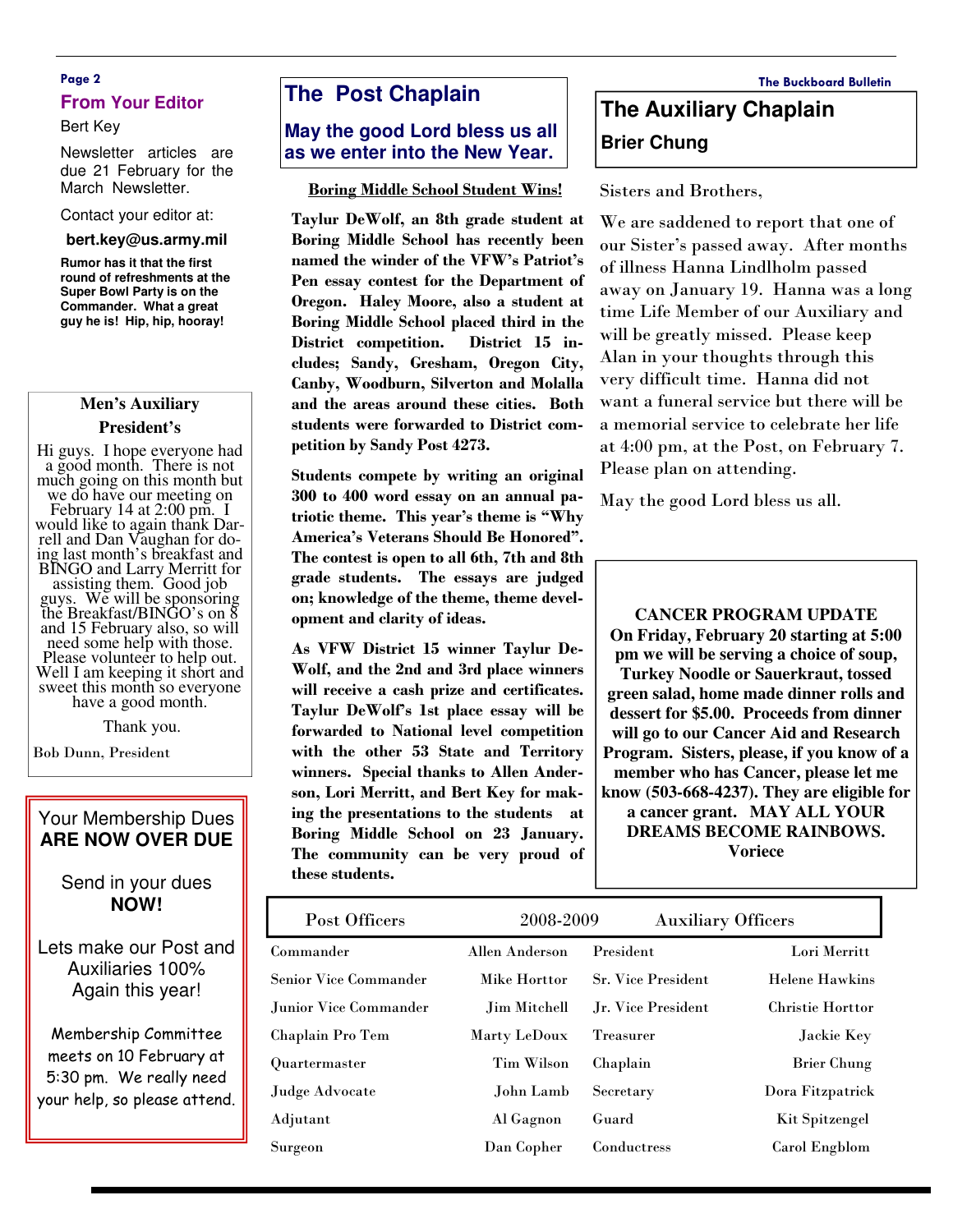#### "First to serve our Veterans"

#### **Campbell Soup Can Labels For National Home**

Millions and millions of cans of tomato and chicken noodle soup later, the VFW National Home has a veritable fleet of vehicles. Thanks to the Campbell's Soup Labels for Education program and the outstanding support of our nation wide net of VFW and Ladies Auxiliary supporters, there are four vans that are available for transporting children and families to school, church. Appointments, sports practices and community service activities.

Campbell's Soup Van Timeline:

2003-Blue Van, Cost 1,100,000 labels

2005-White Van, Cost 1,500,000 labels

2007-Red Van, Cost 1,500,000 labels

2008-Blue Van, Cost1,600,000 labels

The National Home is starting its journey toward a fifth vehicle. The challenging news is that the goal is BIG—1.6 million labels is the going price for a brand new Dodge Caravan. And the National Home is just 19 percent of the way to that goal! Please keep those labels coming! We can't do it without your support, but we know we can do it! Please bring your labels into the Post for Nancy Amonson, Auxiliary Chair National Home. Thank you.

#### **From the Judge**

**Question:** What is the appropriate cap to wear at the Post meetings?

**Answer:** The official VFW cap is the preferred headgear for meetings. However, ceremonial/awards caps with titles other than what would identify with a Post level office is acceptable.

**Question:** Should members always wear their caps at Post meetings?

**Answer:** No, the National By-Laws do not require or mandate that caps be worn by members in attendance at VFW Meetings.

**Question:** Can the Post QM Report be maintained on computer generated forms other than what is available from the National Emblem and Supply Department?

**Answer**: Yes, as long as such forms contain the required data.

**Question:** Is a motion required to accept the QM's report?

**Answer:** Demeter's Manual of Parlimentary Law pro-vides that financial reports are given purely for the infor-mation of the members at meetings and not need be put to vote to be accepted or adopted because this would be certifying to their accuracy and completeness<br>without proper audit. If the report has been audited<br>prior to the reading, a vote would be in order to accept<br>the report for final approval.

**Bert Key, Department Judge Advocate** 

### CANTEEN CORNER Lori Merritt

The new opening hours of the Canteen are as follows:

Monday through Thursday we will open at 3:00 pm.

Friday and Saturday we will open at 2:00 pm. We are planning to have Breakfast/BINGO's every Sunday and will open at 10:00 am. However, if for some reason there is not a B and B on a given Sunday, the opening for that day will be 2:00 pm. We appreciate your understanding and support with these new hours.

In other news preparations for the new flagpole are under way. It is going to be much more impressive than our old one and will show our community that we are proud Americans. I would like to that Kris Engblom, Dan Copher, Larry Merritt, Mike Horttor, John Lamb, John Knotts, and Ahmad Alsafadi of Taco Time, for all their hard work in getting this project up and running. Great job guys!

We are planning a Super Bowl Party on February 1, beginning at 2:00 pm. Plan on coming down and watching the game with your friends.

Helene Hawkin's has a Prime Rib Dinner planned for February 28th, tickets are on sale at the Canteen. Please plan on supporting this fundraiser, proceeds will go to the Bake and Sew Ladies.

Thank You's this month go to: Kit Spitzengel, Jean Bettencourt, Jim Mitchell, Allen Anderson, and Cindy Burke for their help with Taco Wednesdays this month. I really appreciate it.

Remember Taco's every Wednesday. See you at the Post!

#### VOICE OF DEMOCRACY BANQUET

The Mid-Winter Conference Dinner will be held at the Shilo Inn at the Airport February 14, 2009 at 7:00 pm. Tickets are now on sale at Department Headquarters and may be picked up at the Conference. All seats must be reserved and paid for at the time of ordering. We plan to sit as a group so all money and names must be sent in together. If you plan to go please give your money to Bert Key by February 4th so he can get it processed in time. Let him know of any dietary restrictions you may have. Tables seat 10. It would be great if we had at least two tables there to show support for our Patriot's Pen Winner, Taylur DeWolf. Dinner choices are: Chicken Parmesan over Linguine OR Marinated Tri Tip with Chef's Choice Rice or Potato, Salad or Caesar Salad, Vegetables, Dessert, Coffee or Tea. Let Bert know what your choices are when you pay.